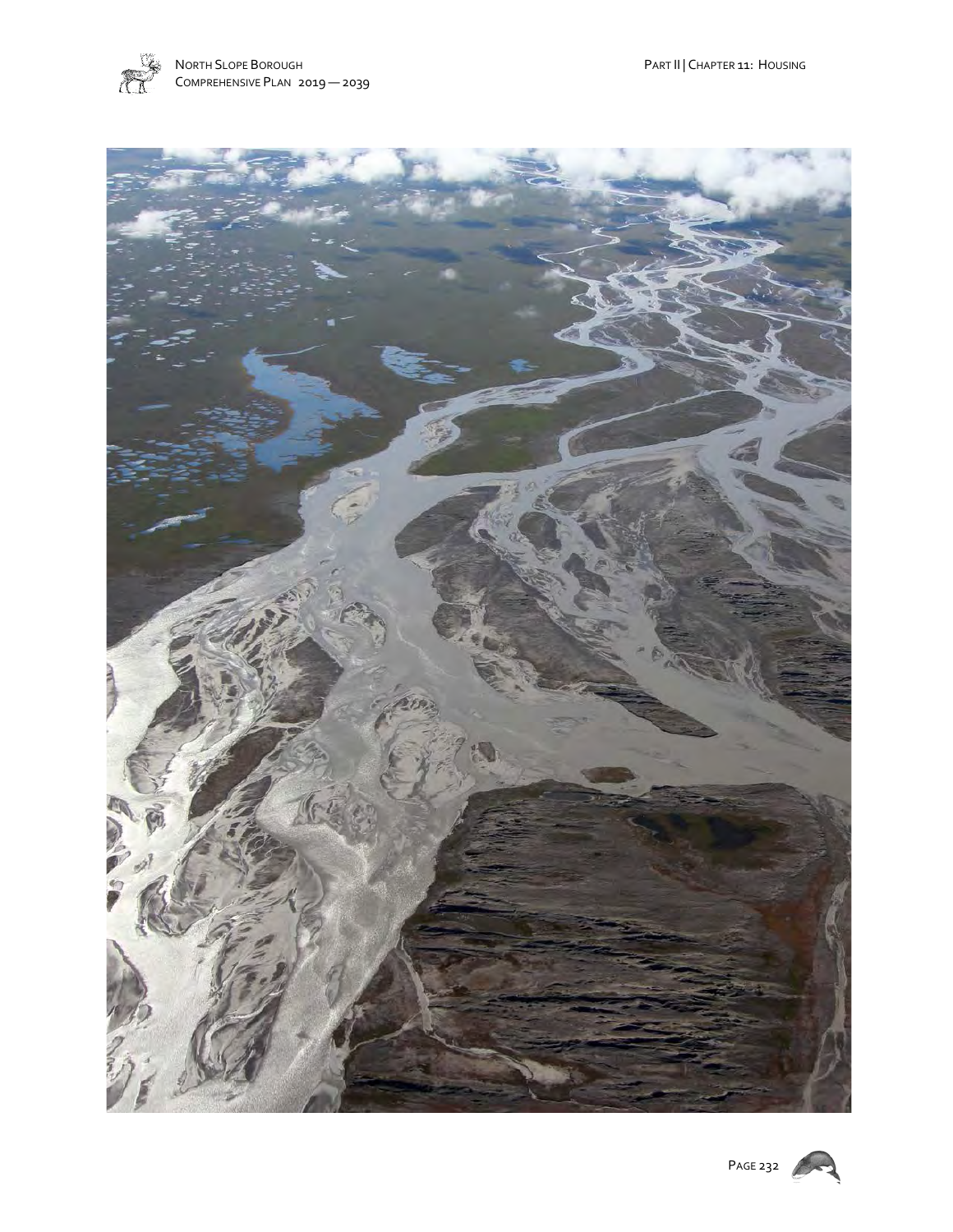



Chapter Eleven<br>Housing

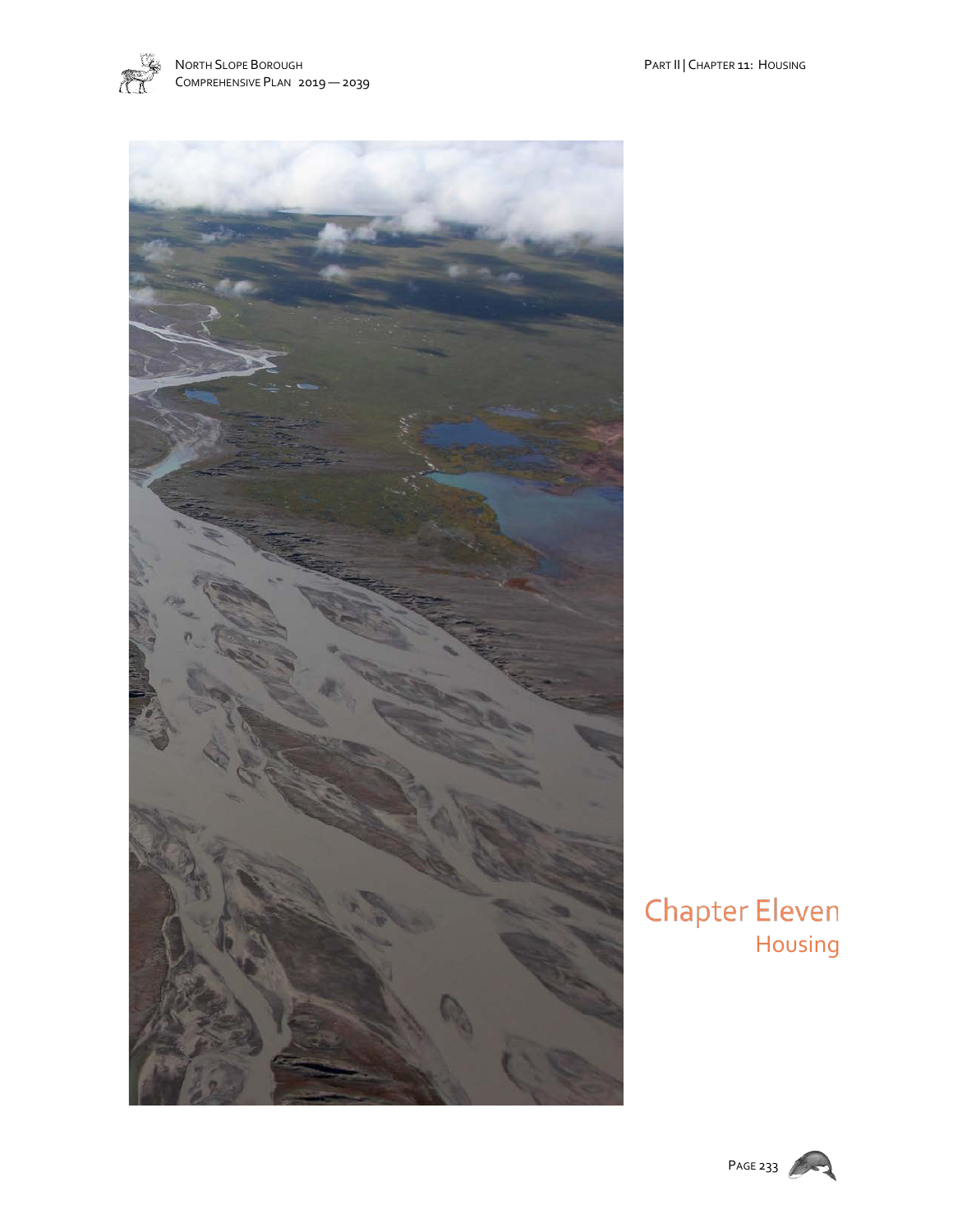

This page is intentionally left blank

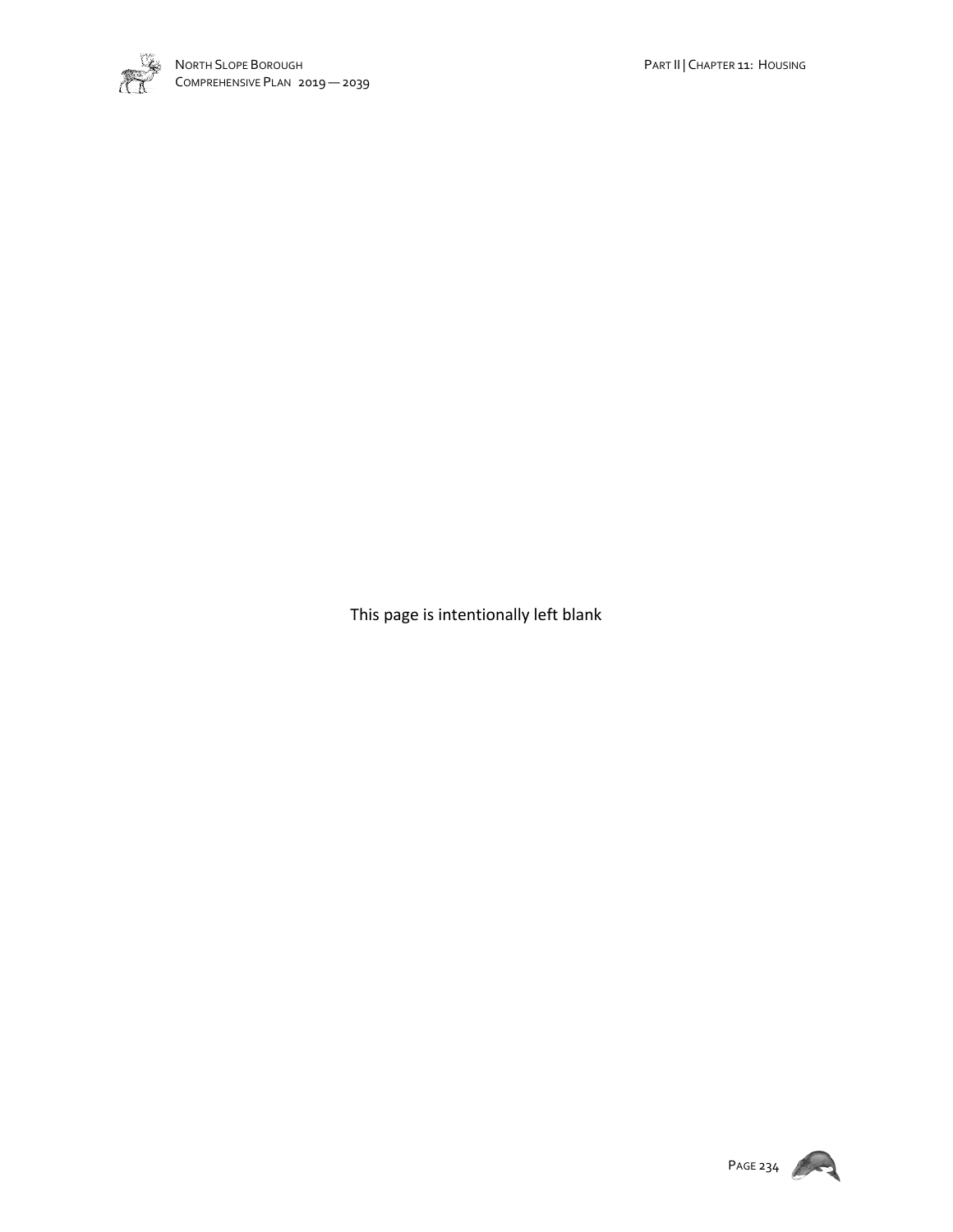

The communities across the North Slope and throughout Alaska struggle with housing issues – safe, sanitary, available, and affordable housing for residents. All of the North Slope villages are experiencing a shortage of housing of all types. A lack of affordable housing is exacerbated by the lack of rental housing and homeownership opportunities in all villages.

Housing is a complex issue across the entire North Slope. It is the convergence of many factors including complex land ownership and the borough's remote location that contribute to the regions lack of housing availability and affordability as well as the high rates of overcrowding. With high growth, the population is expected to grow by 2,886 people by the year 2035. A low growth rate would result in

# North Slope Borough Housing *a t- a - glance*

#### **Total dwelling units:** 2,576

- 27% are single person households
- 18.6% are 2-person households
- 14.5% are 3-person households
- 
- 13.1% are 4-person households 14% are 5-person households **Occupancy rate:** 97% **Highest vacancy rate:** Nuiqsut, 14.8% **Lowest vacancy rate:** Kaktovik, 0% **Homeownership rate:** 53.5% **Single family homes:** 75% of all housing units **Average Single Family Home Size:** 1,188 sq ft **Overcrowded Homes:** 18%
- **Severely Overcrowded Homes:** 12%

 $\overline{\phantom{a}}$ 

approximately 1,262 additional residents. With this anticipated increase, the complexity of housing issues needs to be addressed to comfortably accommodate both the current and future populations.

This chapter identifies and describes the current housing issues and those related to the projected growth. But as the acute lack of housing continues to plague the region, this chapter cannot substitute the need for a study that investigates housing issues in depth and provides an array of potential solutions.

## EXISTING CONDITIONS

#### Housing Inventory

According to the NSB 2015 Economic Profile and Census Report (NSB Census), there are approximately 2,609 total dwelling units throughout the communities of the North Slope, an increase of 244 housing units (10.3 percent) from 2010. The NSB Census reported in 2015 that 48 housing units were under construction in Utqiaġvik but did not report any homes under construction in any other village. However, the regional housing authority, Tagiugmiullu Nunamiullu Housing Authority (TNHA), reported constructing 24 homes in North Slope villages between 2013 and 2015.<sup>[235](#page-3-0)</sup>

The 2015 housing occupancy rate is 96.9 percent; 3.1 percent of housing units are unoccupied. The largest vacancy rate is in Nuiqsut at 14.8 percent, followed by Atqasuk

<span id="page-3-0"></span><sup>&</sup>lt;sup>235</sup> Hagle, Griffin. 2018. Chief Executive Officer. Taġiuġmiullu Nunamiullu Housing Authority. Personal Communication.

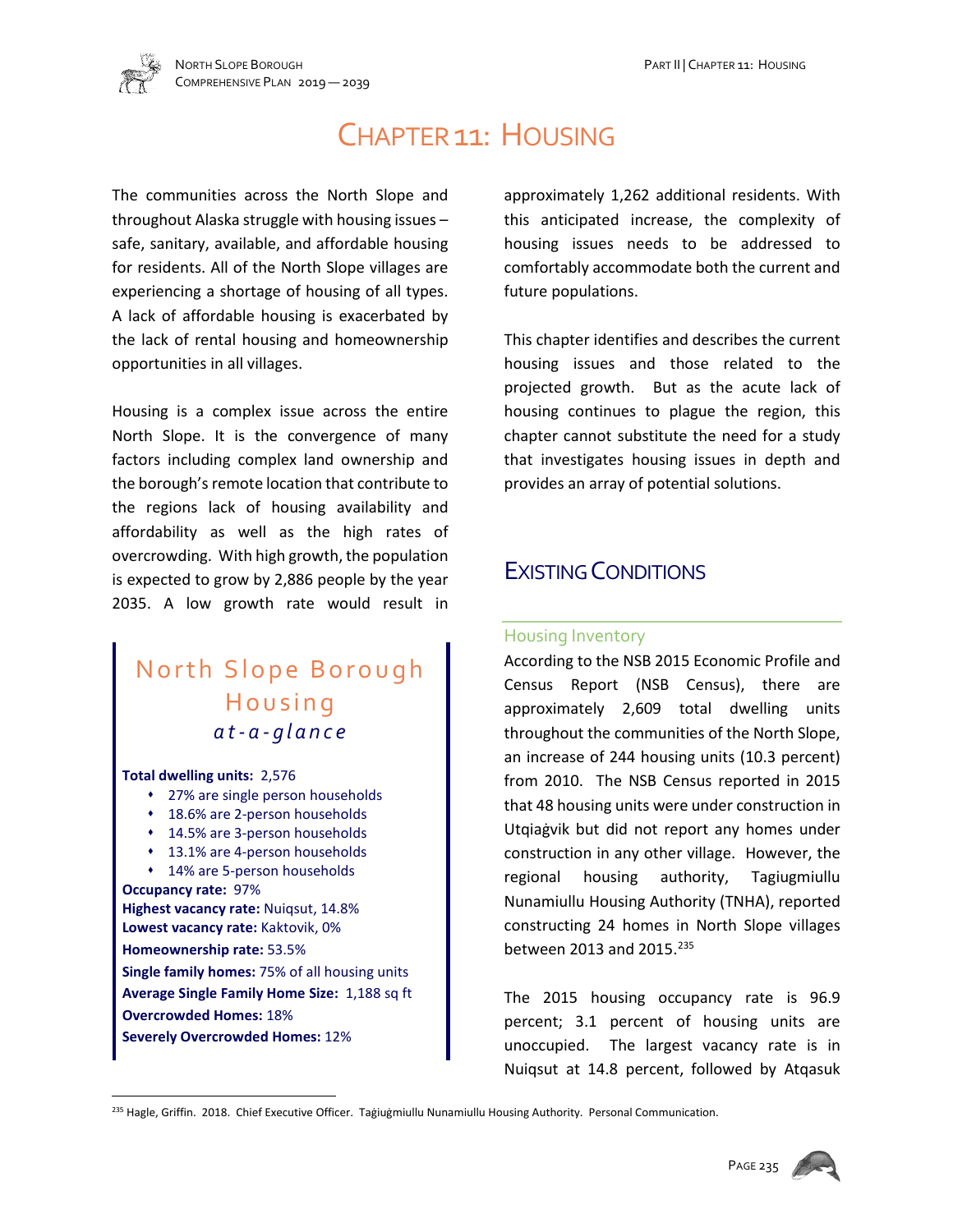

NORTH SLOPE BOROUGH **PART II | CHAPTER 11: HOUSING** COMPREHENSIVE PLAN 2019 — 2039

(14.8 percent); Point Lay (3.9 percent), Wainwright (3.7 percent), Utqiaġvik (3.1 percent); Anaktuvuk Pass (1.6 percent); and Point Hope (.04 percent). Kaktovik has the lowest housing vacancy rate at 0 percent.<sup>[236](#page-4-0)</sup>

The Alaska Housing Finance Corporation (AHFC) reports a slightly different number of housing units and a higher vacancy rate than presented in the 2015 NSB Census. The AHFC 2017 Alaska Housing Assessment – North Slope Borough Summary indicates that in 2017 there were 2,513 housing units on the North Slope, with an

overall vacancy rate of 4.7 percent.<sup>237</sup> The 2012 – 2016 American Community Survey 5-Year Estimates indicate that the borough has 2,550 housing units.<sup>238</sup> Although there are differences in the estimated number of housing units, all three estimates - from the NSB Census, AHFC, and U.S. ACS 5-Year Estimates - are within 100 housing units of each other. The vacancy rates provided by both the 2015 NSB Census and the AHFC are both low, indicating that there is an unmet for housing across the North Slope and that finding a home for rent or to purchase is difficult.

#### Table 30: 2015 North Slope Housing Units by Village<sup>[239](#page-4-3), [240](#page-4-4)</sup>

| Community             | <b>Total Housing</b><br>Units* | <b>Single Family</b> | <b>Duplex</b>  | Multifamily    | <b>Under Construction</b><br>$(2015)$ ** |
|-----------------------|--------------------------------|----------------------|----------------|----------------|------------------------------------------|
| <b>Anaktuvuk Pass</b> | 122                            | 104                  | $\overline{2}$ | 16             | $\overline{4}$                           |
| Atgasuk               | 81                             | 72                   | 8              | $\mathbf{1}$   | $\overline{2}$                           |
| Kaktovik              | 107                            | 97                   | $\overline{2}$ | 8              | 5                                        |
| Nuigsut               | 138                            | 122                  | 0              | 16             | 5                                        |
| Point Hope            | 230                            | 212                  | $\overline{4}$ | 14             |                                          |
| Point Lay             | 74                             | 67                   | 0              | $\overline{7}$ | 3                                        |
| Utqiagvik             | 1,638                          | 959                  | 246            | 379            | 48                                       |
| Wainwright            | 186                            | 171                  | 0              | 15             | 5                                        |

\* The total housing units include the number provided by the 2015 NSB Census and the number of Under Construction units provided by TNHA.

\*\* The number of Under Construction homes in Utqiaġvik is from the 2015 NSB Census; all other figures were provided by TNHA.

l

<span id="page-4-4"></span>

<span id="page-4-0"></span><sup>&</sup>lt;sup>236</sup> North Slope Borough. 2015. North Slope Borough 2015 Economic Profile and Census Report Volume XI. Prepared by Circumpolar Research Associates Shepro, C., Maas, C. and D. Gallaway and edited by Jason Bergerson for the North Slope Borough. www.north-slope.org/yourgovernment/nsb-2015-economic-profile-census-report.<br><sup>237</sup> Alaska Housing Finance Corporation. 2017. 2017 Alaska Housing Assessment North Slope Borough.

<span id="page-4-1"></span>

<span id="page-4-2"></span>www.ahfc.us/files/4015/1510/4574/Final - North Slope Borough Summary.pdf. 238 U.S. Department of Commerce. U.S. Census Bureau. *238 U.S. Department of Commerce. U.S. Census Bureau. 2012 – 2016 American Community Survey 5-Y* 

<span id="page-4-3"></span>*North Slope Borough, Alaska State*. http://factfinder.census.gov.<br><sup>239</sup> North Slope Borough. 2015. *North Slope Borough 2015 Economic Profile and Census Report Volume XI. Prepared by Circumpolar Research* Associates Shepro, C., Maas, C. and D. Gallaway and edited by Jason Bergerson for the North Slope Borough. www.north-slope.org/yourgovernment/nsb-2015-economic-profile-census-report.<br><sup>240</sup> Hagle, Griffin. 2018. Chief Executive Officer. Taġiuġmiullu Nunamiullu Housing Authority. Personal Communicaiton.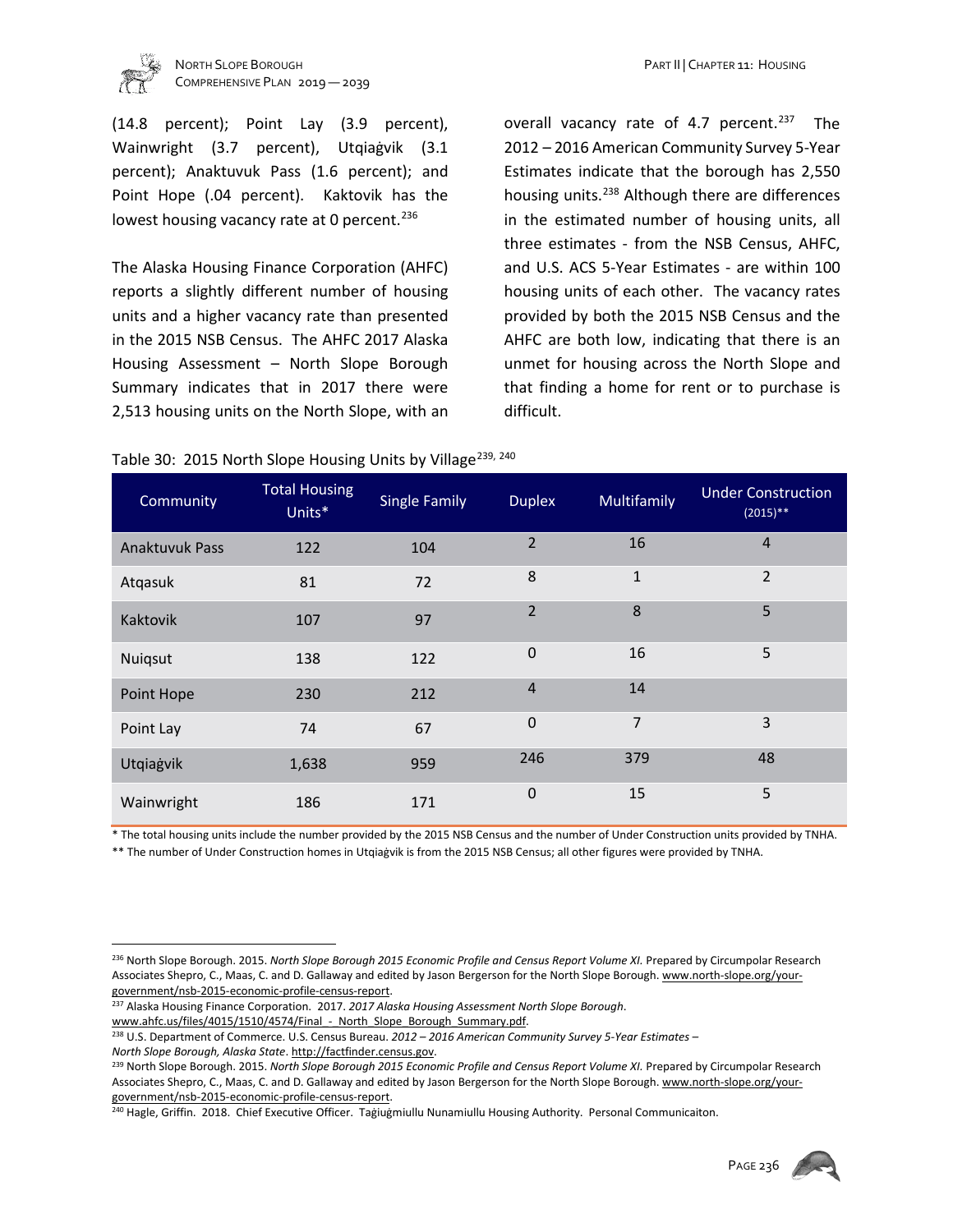

#### Housing Type

The majority of North Slope residents in all communities, nearly 75 percent, live in single family homes while 23.6 percent live in multifamily buildings (including duplexes, triplexes, and larger building). Mobile homes were prevalent in most communities in 2003, accounting for 3.5 percent of the living structures in use, as shown in Table 31. In 2010, mobile homes increased by 61 percent to 9 percent of all housing structures. However, by 2015 the number of mobile homes dropped significantly to 0.8 percent. While some mobile homes could have be missed during the 2015 census, possibly due to extreme weather conditions, their use as a type of living structure

### Table 31: Housing Type, 2003, 2010, 2015[242](#page-5-1)

| <b>Type of Housing</b>          | 2003  | 2010  | 2015   |
|---------------------------------|-------|-------|--------|
| <b>Mobile Home</b>              | 3.5%  | 9.0%  | 0.8%   |
| <b>Single Family Home</b>       | 72.4% | 68.8% | 74.9%  |
| <b>Building for 2 families</b>  | 6.9%  | 7.6%  | 9.0%   |
| Building for 3 or 4 families    | 6.1%  | 3.6%  | $\ast$ |
| Building for 5 or more families | 9.6%  | 9.3%  | 14.6%* |
| Other                           | 1.5%  | 1.8%  | 0.8%   |

\* Building for 3 or 4 families were included in the 5 or more categories in the 2015 survey

#### Housing Conditions

North Slope residents are concerned about the condition of much of the region's housing stock, including overall condition and age, drafts and ventilation, and type of construction. Residents are concerned that many homes on the North Slope are unsuitable for habitation today and that conditions will be exacerbated in the future without intervention. Many homes were constructed with a post and pad foundation and may require releveling due to changes to the underlying permafrost from ground thaw. Many homes are also in need of renovations, including air quality assessments and energy efficiency upgrades.

has clearly declined in all communities over the last twelve years.<sup>[241](#page-5-0)</sup> However, the reason for the disappearance of mobile homes given the dire need for housing is unclear.

The North Slope Borough owns and manages one bedroom elder housing five-plexes in several North Slope villages. HUD originally constructed the five-plexes. Due to strict income restrictions, many North Slope residents did not qualify to rent an apartment, even though sometimes a residents' sole income was Native corporation dividends. The NSB subsequently purchased the five-plexes with TNHA providing management services. Since the reestablishment of the NSB Housing Department, the NSB has taken over management of the units.



 $\overline{\phantom{a}}$ 

<span id="page-5-1"></span><span id="page-5-0"></span><sup>&</sup>lt;sup>241</sup> North Slope Borough. 2015. North Slope Borough 2015 Economic Profile and Census Report Volume XI. Prepared by Circumpolar Research Associates Shepro, C., Maas, C. and D. Gallaway and edited by Jason Bergerson for the North Slope Borough. www.north-slope.org/yourgovernment/nsb-2015-economic-profile-census-report. 242 Ibid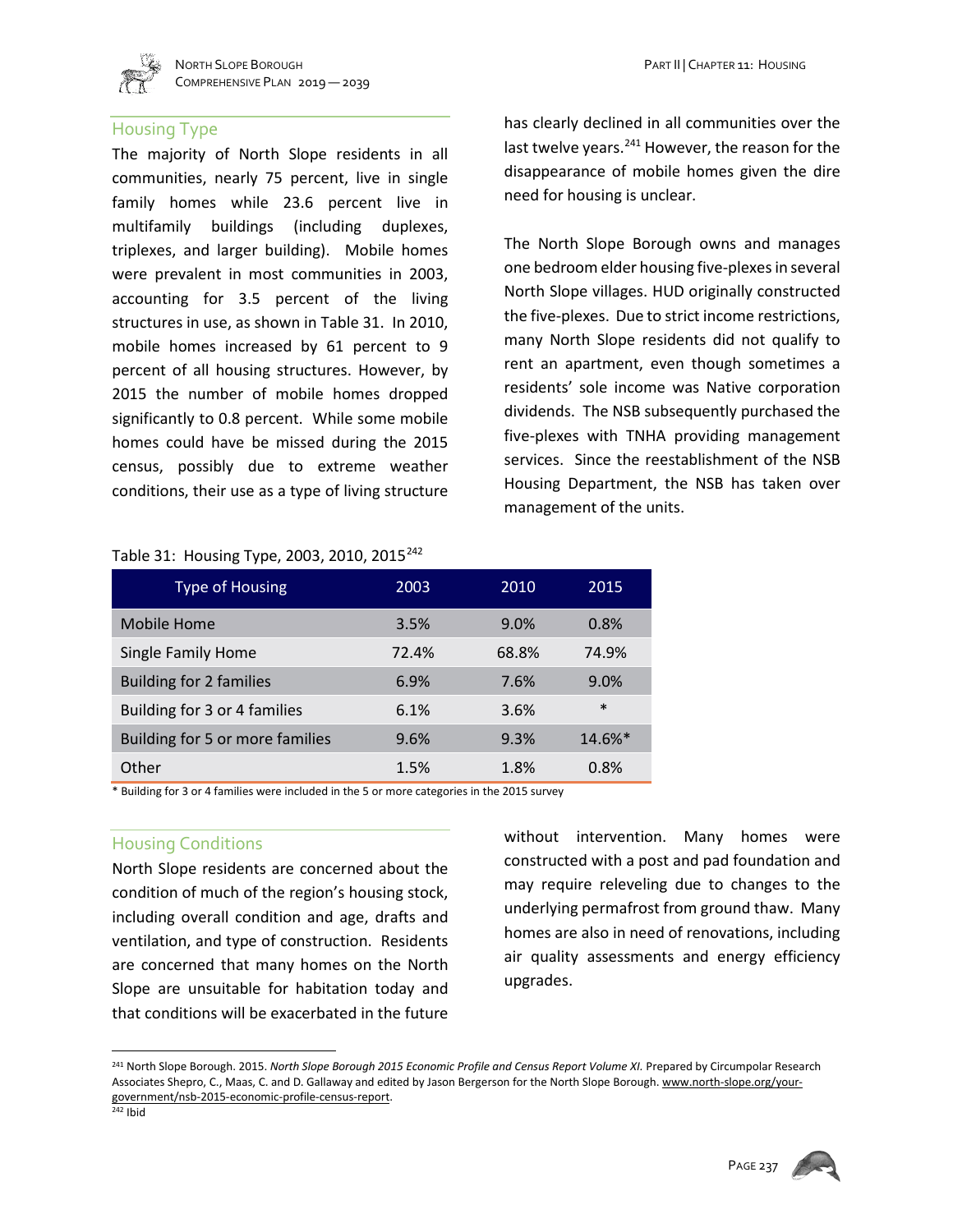

The 2003 NSB Census does not provide data on the average housing size. However, in 2010 the average square footage of 909 housing units surveyed in the North Slope Borough was 1,139 square feet. In 2015, the average housing unit was 1,188 square feet.<sup>[243](#page-6-0)</sup> The AHFC Housing Assessment for 2017 provides similar average sizes at 1,171 square feet for single family homes and 1,034 square feet for multi-family homes. It is evident that although housing sizes on the North Slope have grown slightly over the five year period, North Slope homes are overall significantly are smaller than both the Alaska and national average.[244](#page-6-1)

Housing construction was a thriving industry on the North Slope during the 1970s and 1980s. Nearly 26 percent of the total housing stock was constructed between 1970 and 1979 and 30 percent between 1980 and 1989. Another 13.4 percent was constructed prior to 1970. Nearly 70 percent of all housing across the North Slope was built at least twenty nine years ago, with some homes as old as 80 years or more. More recently, less than 10 percent of the current housing stock has been constructed over the last 18 years, since 2000. New housing, those built since 2010, accounts for a mere 0.6 percent of all housing across the North Slope.<sup>[245](#page-6-2)</sup>

The age of the housing stock is evident when examining the inefficiency of older housing. The

AHFC 2017 Alaska Housing Assessment Summary for the North Slope indicates that approximately 93 occupied homes (5 percent) are estimated to have a 1-Star home rating, the least efficient rating. A 1-Star home uses approximately four times more energy than if a home is built to AHFC's Building Energy Efficiency Standard (BEES) which sets building energy use standards for thermal resistance, air leakage, moisture protection, and ventilation.<sup>[246](#page-6-3), [247](#page-6-4)</sup> Older homes built before 1980 that have not been retrofitted are potentially in need of energy efficiency upgrades. Approximately 33 percent of all homes in the North Slope Borough are estimated to need upgrades, lower than the Alaska average of 39 percent.<sup>248</sup>

Single-family homes on the North Slope Borough consume an average of 189 million British Thermal Units (BTU) per year; multi-family units consume an average of 154 million BTUs annually. For single family homes, the average annual energy consumption is 83 percent of the Alaska average of 227 million BTUs. For multifamily units, the average annual energy consumption is approximately the same as the Alaska average of 156 million BTUs. Both single family and multi-family housing energy consumption is 1.8 times the national average.<sup>[249](#page-6-6)</sup>

l



<span id="page-6-0"></span><sup>&</sup>lt;sup>243</sup> North Slope Borough. 2015. North Slope Borough 2015 Economic Profile and Census Report Volume XI. Prepared by Circumpolar Research Associates Shepro, C., Maas, C. and D. Gallaway and edited by Jason Bergerson for the North Slope Borough. www.north-slope.org/your-government/nsb-2015-economic-profile-census-report.

<span id="page-6-1"></span><sup>&</sup>lt;sup>244</sup> Alaska Housing Finance Corporation. 2017. 2017 Alaska Housing Assessment North Slope Borough.<br>www.ahfc.us/files/4015/1510/4574/Final - North Slope Borough Summary.pdf.

<span id="page-6-2"></span><sup>&</sup>lt;sup>245</sup> U.S. Department of Commerce. U.S. Census Bureau. 2012 – 2016 American Community Survey 5-Year Estimates – North Slope Borough,

<span id="page-6-3"></span>Alaska State. http://factfinder.census.gov.<br><sup>246</sup> Alaska Housing Finance Corporation. 2017. 2017 Alaska Housing Assessment North Slope Borough.<br>www.ahfc.us/files/4015/1510/4574/Final - North Slope Borough Summary.pdf.

<span id="page-6-4"></span><sup>&</sup>lt;sup>247</sup> Alaska Housing Finance Corporation. 2018. Building Energy Efficiency Standard. www.ahfc.us/pros/builders/building-energy-efficiencystandard/.<br><sup>248</sup> Alaska Housing Finance Corporation. 2017. *2017 Alaska Housing Assessment North Slope Borough*.

<span id="page-6-5"></span>

<span id="page-6-6"></span>www.ahfc.us/files/4015/1510/4574/Final - North Slope Borough Summary.pdf.<br><sup>249</sup> Ibid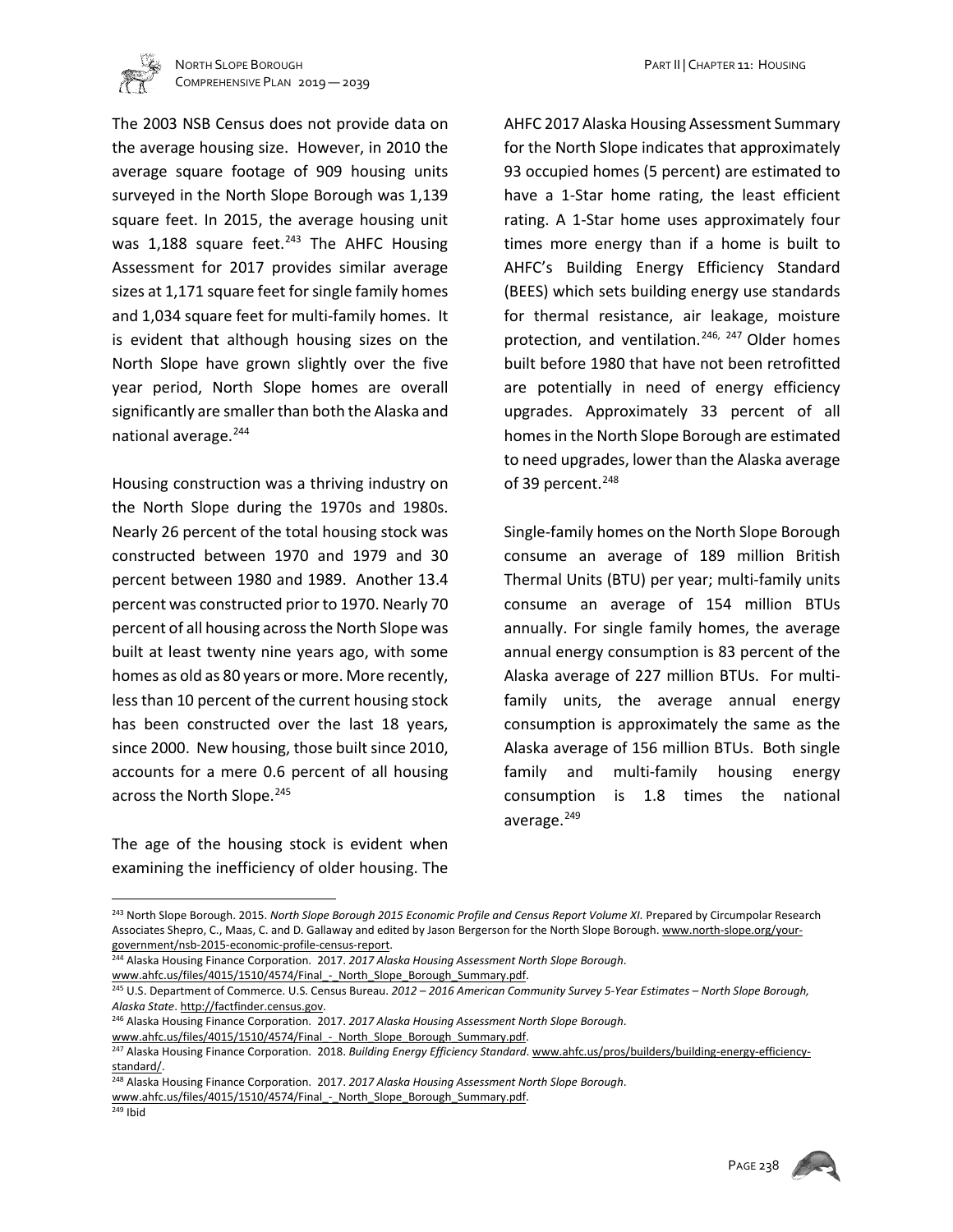

Energy costs for single-family homes average \$4,088 annually, which are 98 percent of the Alaska average and 1.8 times the U.S. average while energy costs for multi-family housing units is \$2,048 annually, 71 percent of the Alaska average and 1.6 times the U.S. average.<sup>[250](#page-7-0)</sup> Energy usage and costs for both single family homes and multi-family units are below average, even if only slightly, than the Alaskan average. But compared to the U.S. averages, both usage and cost are significantly higher for both types of housing on the North Slope. The extreme weather conditions are likely the reason for much of the increase, although the lack of energy efficient housing could also account for increased usage.<sup>[251](#page-7-1)</sup>

#### **Overcrowding**

 $\overline{\phantom{a}}$ 

The rate of overcrowding is a frequently used indicator to assess housing affordability, economic health, and the quality of life within a community. A commonly accepted definition of overcrowding and one used by the United States Census Bureau is more than one person per room; severe overcrowding is defined as one and a half people per room.

In rural Alaska, however, homes often become overcrowded because they absorb friends or family members that would otherwise be homeless. As the president/CEO of the Bering Straits Regional Housing Authority, Christopher Klolerok, points out during a 2018 housing forum held in Savoonga, "…unsheltered homelessness would lead to death during the fierce winter

weather. Rooted in a close-knit culture and deep familial links, many families prefer to house people in need, and live in severe overcrowding, rather than let individuals risk certain death if they are unsheltered… Overcrowded housing and the lack of housing are interchangeable conditions in rural Alaska. The lack of safe, sanitary and affordable housing threatens the survival of Native cultures and the villages and towns many Alaska Natives call home. For American Indians and Alaska Natives, overcrowded housing is a manifestation of what would be unsheltered homelessness in other parts of the country."[252](#page-7-2)

<span id="page-7-2"></span>



<span id="page-7-0"></span><sup>&</sup>lt;sup>250</sup> The AHFC Assessment methodology reports that energy cost data was obtained from the 2014 AHFC Assessment completed by the Cold Climate Housing Research Center and from the Alaska Retrofit Information System (ARIS) database. Neither of these sources indicate whether or not energy costs include NSB subsidies. This plan assumes that since the NSB was not included as a reference, the energy costs presented do not consider NSB subsidies.

<span id="page-7-1"></span><sup>251</sup> Alaska Housing Finance Corporation. 2017. *2017 Alaska Housing Assessment North Slope Borough*. www.ahfc.us/files/4015/1510/4574/Final - North\_Slope\_Borough\_Summary.pdf. 252 Krenzien, Angela. 2018. *Panel Discusses Overcrowded Rural Housing in Alaska.* KTVA: The Voice of Alaska.

[www.ktva.com/story/38970679/hearing-discusses-overcrowded-rural-housing-in-ak.](http://www.ktva.com/story/38970679/hearing-discusses-overcrowded-rural-housing-in-ak) August 27, 2018.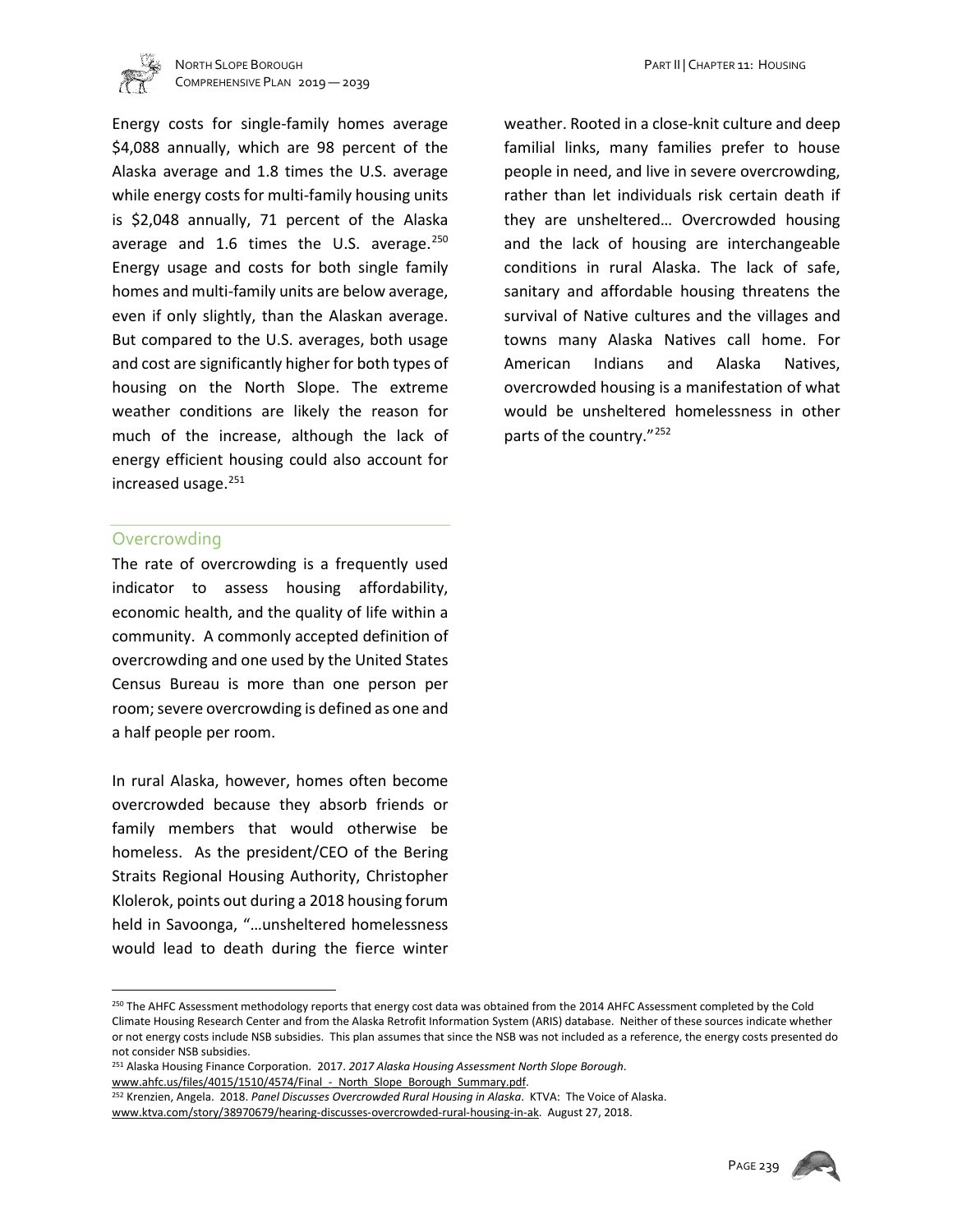

#### Figure 14: Rate of Overcrowding [253](#page-8-0)



■ Occupied, not overcrowded ■ Overcrowded ■ Severely Overcrowded

The 2015 average household size on the North Slope was 3.63. Among Iñupiat households, the average size was 3.93, 4.17 for Filipinos, and 2.11 for Caucasians. The community with the largest Iñupiat household size is Point Hope at 4.2 people per household, followed closely by Nuiqsut at 4.1. The lowest average Iñupiat household size was Point Lay, at 3 people per household.[254](#page-8-1) 

Despite the 2015 NSB Census data on household size presenting moderate average household sizes, the number of people residing in one home has increased over the last two decades. Across the North Slope, the number of households with nine or more occupants has increased from 13 in 1998 to 28 in 2003; to 47 in 2010; and finally to an extrapolated 49 in 2015.<sup>[255](#page-8-2)</sup> Several factors may explain the reasons for the increase in this category of household size, among them the lack of available housing on the market and thus overcrowding in some units.

The most significant changes in household size since 2010 have occurred in Utqiaġvik. The percentage of those living in households with four or fewer residents has dropped from threefourths to 69 percent. The average number of people in Iñupiat households has increased from 3.59 to 3.94 per household, while Caucasian households have decreased from an average of 2.41 people in 2010 to 2.27 people in 2015. The average number of people in Filipino households has increased from  $3.66$  to  $4.24^{256}$  $4.24^{256}$  $4.24^{256}$  and the average for all ethnicities has increased from 3.3 to 3.62.<sup>[257](#page-8-4)</sup>

 $\overline{\phantom{a}}$ 

<span id="page-8-4"></span><sup>257</sup> North Slope Borough. 2015. *North Slope Borough 2015 Economic Profile and Census Report Volume XI.* Prepared by Circumpolar Research Associates Shepro, C., Maas, C. and D. Gallaway and edited by Jason Bergerson for the North Slope Borough. www.north-slope.org/yourgovernment/nsb-2015-economic-profile-census-report.



<span id="page-8-0"></span><sup>&</sup>lt;sup>253</sup> Total of households does not match total number due to sample size

<span id="page-8-1"></span><sup>&</sup>lt;sup>254</sup> North Slope Borough. 2015. North Slope Borough 2015 Economic Profile and Census Report Volume XI. Prepared by Circumpolar Research Associates Shepro, C., Maas, C. and D. Gallaway and edited by Jason Bergerson for the North Slope Borough. www.north-slope.org/yourgovernment/nsb-2015-economic-profile-census-report. 255 Ibid

<span id="page-8-2"></span>

<span id="page-8-3"></span><sup>&</sup>lt;sup>256</sup> A major reason is in part is a 20-person Filipino household in 2015 in Utqiabvik.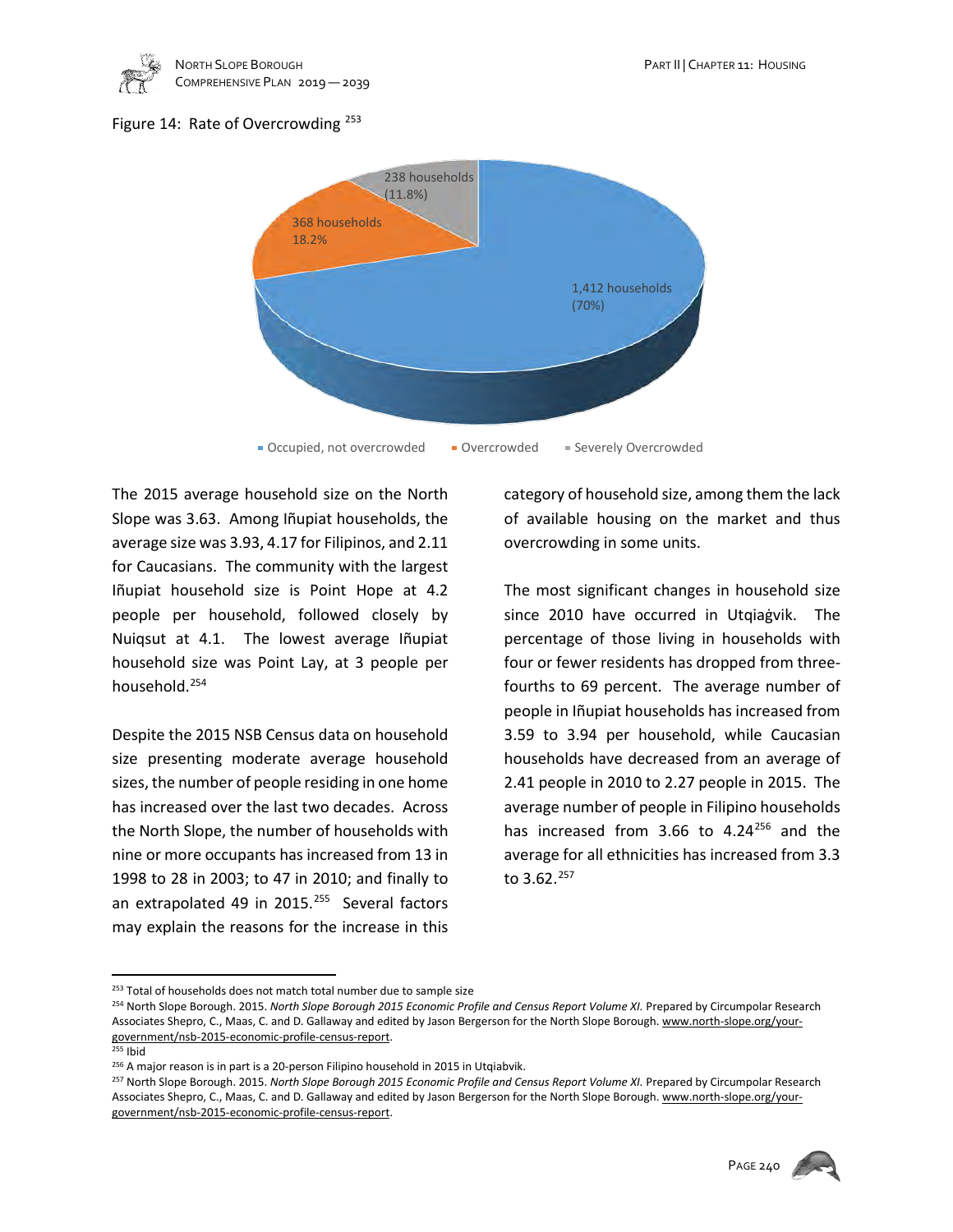

The 2012 - 2016 American Community Survey 5-Year Estimates indicate that 18.2 percent of North Slope Borough households are overcrowded and 11.8 percent are severely overcrowded. By comparison, the national average for overcrowding and severe overcrowding is 2.3 percent and 1 percent, respectively.[258](#page-9-0) In 2014, TNHA conducted a study on North Slope housing issues. The study reported that 665 families in the seven outlying villages were living in overcrowded conditions.[259](#page-9-1) At community meetings during for village comprehensive planning, residents have consistently voiced concern about the lack of housing availability for rent or purchase and the prevalence of two and three generations living together in one home. Overcrowding rates are shown in Figure 14.

Low vacancy rates, data from the AHFC and both the U.S. and NSB census, and anecdotal evidence suggests that the housing market is tight and that more homes need to be constructed or rehabilitated to ease the pressure.

#### Housing Affordability

 $\overline{\phantom{a}}$ 

HUD defines affordable as housing that costs no more than 30 percent of a household's monthly income. The median household income estimated by the 2012-2016 ACS 5-Year Estimate is \$72,027.<sup>[260](#page-9-2)</sup> Based on HUD's 30 percent affordability threshold, the average family should not spend more than approximately \$21,608 annually or \$1,801 monthly on housing,

including rent or mortgage and utilities. The median monthly homeowner costs are estimated at \$1,196 and the median gross rent is estimated at \$1,087.<sup>[261](#page-9-3)</sup> The NSB Census does not provide information on the percentage of households that are housing cost burdened. However, the American Community Survey 5- Year Estimates indicates that 24.6 percent of renters and 14.6 percent of homeowners pay more than 30 percent of their income in housing costs. Interestingly, over 7.8 percent of those homeowners without a mortgage are still housing cost-burdened, meaning they pay more than 30 percent of their income on housing expenses. A comparison of home affordability is provided in Figure 15. This chart indicates that there is greater percentage of households that are cost burdened in Alaska and the United States than in the North Slope. U.S. Census figures indicate there are few cost-burdened households across the North Slope, the Census does not consider the great expense required to maintain older homes in the Arctic, including the expense of shipping materials and hiring qualified tradespeople to provide repairs. Additionally, overcrowded households may report a higher income because there are more workers under the same roof. Eliminating overcrowding may reveal that households are significantly more cost burdened than the U.S. Census figures illustrate.

In 2015, Iñupiat households have experienced an increase in homeownership over the last twelve

<span id="page-9-3"></span>government/nsb-2015-economic-profile-census-report.<br><sup>261</sup> U.S. Department of Commerce. U.S. Census Bureau. 2011 – 2015 American Community Survey 5-Year Estimates – North Slope Borough, *Alaska State*. http://factfinder.census.gov.



<span id="page-9-0"></span><sup>258</sup> U.S. Department of Commerce. U.S. Census Bureau. *2012 – 2016 American Community Survey 5-Year Estimates – North Slope Borough, Alaska State*. http://factfinder.census.gov. 259 Taġiuġmiullu Nunamiullu Housing Authority. 2014. *North Slope Borough Housing: A Brief Analysis of Issues and Options with*

<span id="page-9-1"></span>*Budgetary Quotes*. Unpublished white paper.

<span id="page-9-2"></span><sup>&</sup>lt;sup>260</sup> North Slope Borough. 2015. North Slope Borough 2015 Economic Profile and Census Report Volume XI. Prepared by Circumpolar Research Associates Shepro, C., Maas, C. and D. Gallaway and edited by Jason Bergerson for the North Slope Borough. www.north-slope.org/your-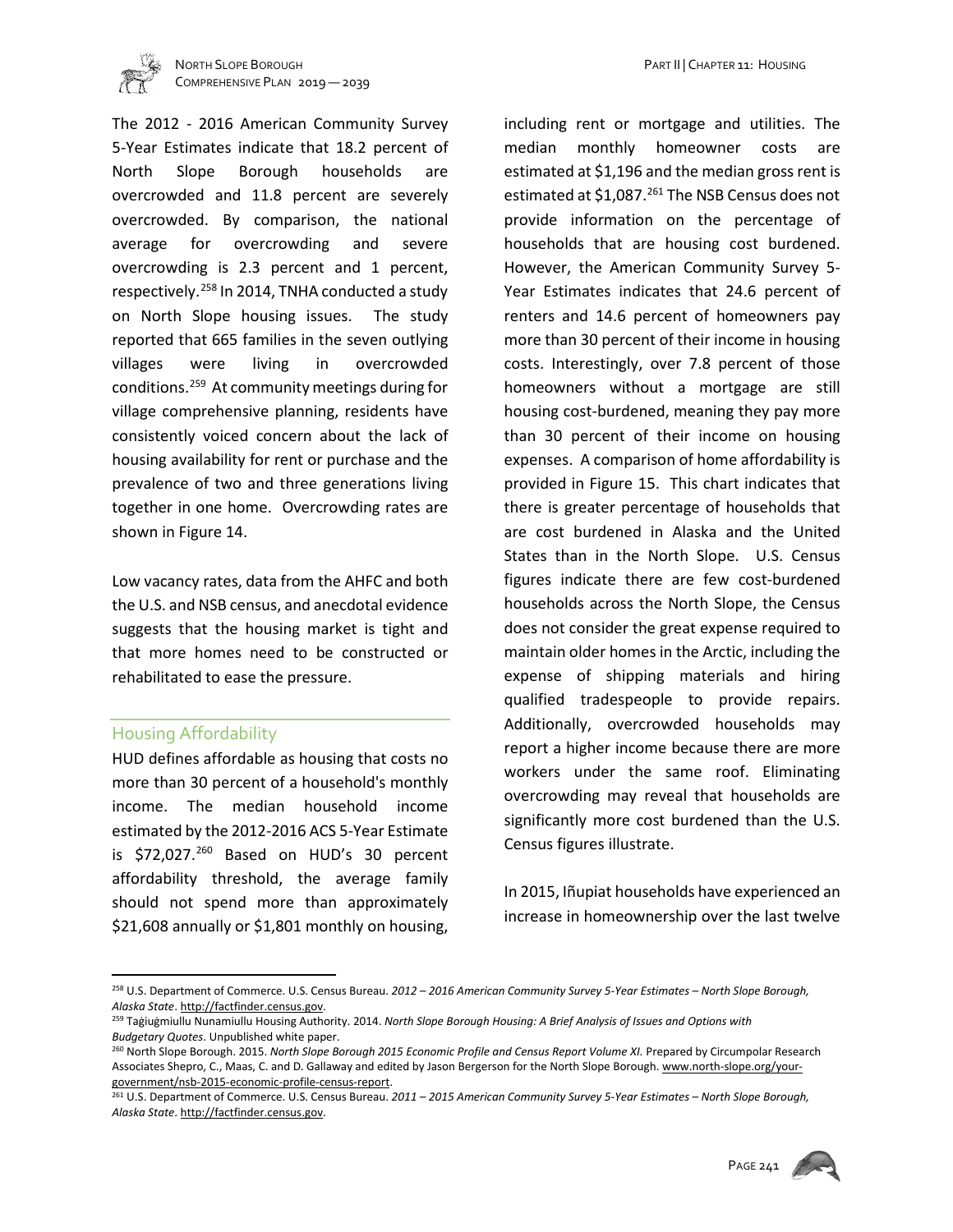

 $\overline{\phantom{a}}$ 

years. [262](#page-10-0) In 2003, 58 percent of Iñupiat households owned homes; by 2015, that percentage had increased to nearly 67 percent. For non-Iñupiat households, the homeownership rate remained steady over the twelve year period: 27 percent in 2003 and 26.9 percent in 2015. Free and clear homeownership has increased for both Iñupiat and non-Iñupiat

households over the same time period; in 2003, 29.5 percent of Iñupiat households owned their homes outright, increasing significantly to 47.5 percent in 2015. Non-Iñupiat free and clear homeownership rates increased over the same period – from 8 percent to 11.8 percent over the same time period.<sup>[263](#page-10-1)</sup>





Percent with costs of 35% or more of income

<span id="page-10-0"></span><sup>262</sup> North Slope Borough. 2015. North Slope Borough 2015 Economic Profile and Census Report Volume XI. Prepared by Circumpolar Research Associates Shepro, C., Maas, C. and D. Gallaway and edited by Jason Bergerson for the North Slope Borough. www.north-slope.org/yourgovernment/nsb-2015-economic-profile-census-report.<br><sup>263</sup> North Slope Borough. 2015. North Slope Borough 2015 Economic Profile and Census Report Volume XI. Prepared by Circumpolar Research

<span id="page-10-1"></span>Associates Shepro, C., Maas, C. and D. Gallaway and edited by Jason Bergerson for the North Slope Borough. www.north-slope.org/yourgovernment/nsb-2015-economic-profile-census-report.<br><sup>264</sup> U.S. Department of Commerce. U.S. Census Bureau. 2011 – 2015 American Community Survey 5-Year Estimates – North Slope Borough,

<span id="page-10-2"></span>*Alaska State*. http://factfinder.census.gov.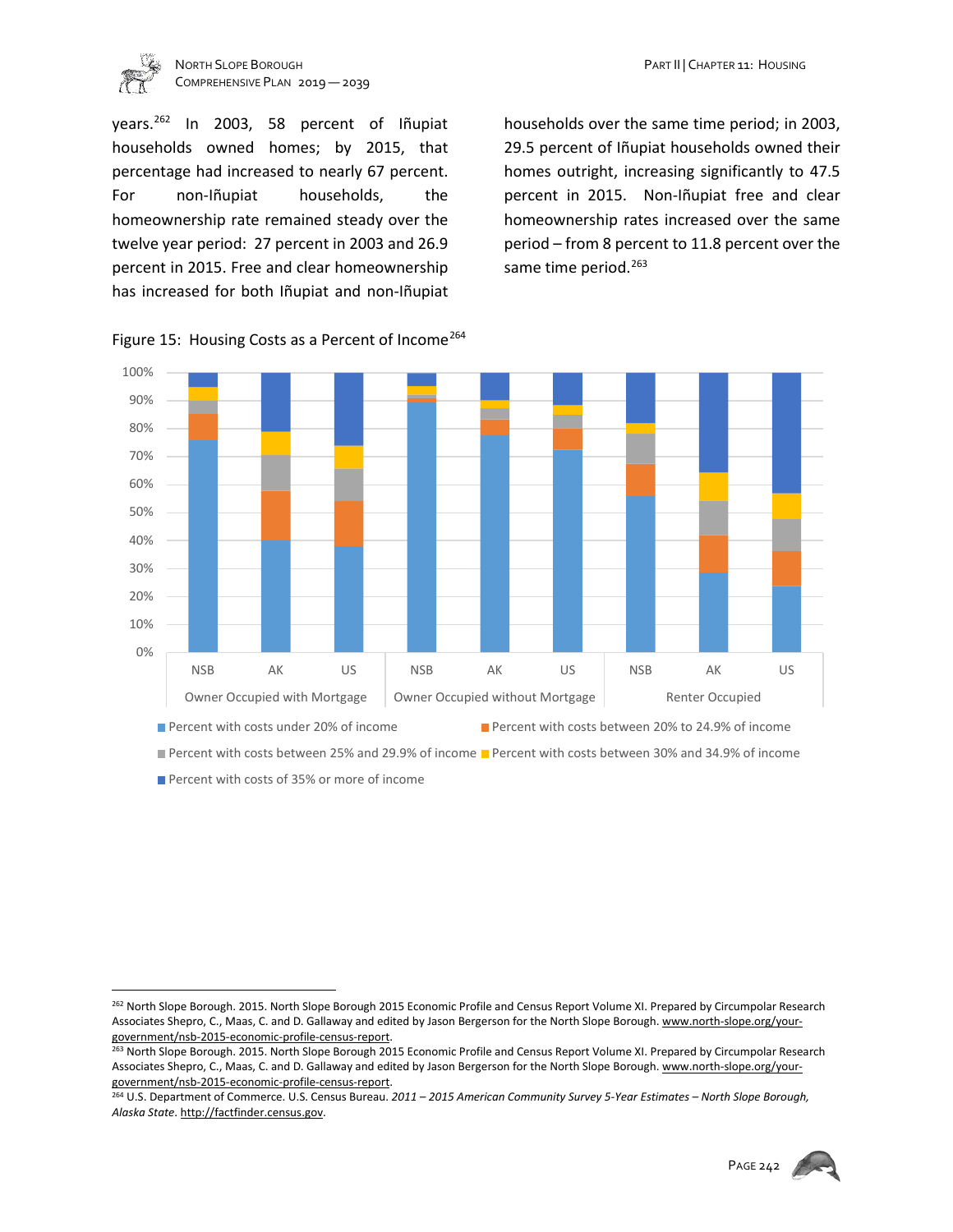

## HOUSING AUTHORITIES

### Tagiugmiullu Nunamiullu Housing Authority

TNHA offers housing assistance across the North Slope. It is a Tribally Designated Housing Entity (TDHE), established in 1974 by state statute to address housing needs of Tribal citizens and other residents of the North Slope. The TDHE designation allows TNHA to receive federal grant funds and provide housing assistance under Native American Housing Assistance and Self-Determination Act (NAHASDA). The passage of this 1996 legislation reorganized housing assistance provided by HUD by replacing separate housing assistance program with one block grant program.

TNHA currently has three housing programs:

- 1. TNHA Fair Market Rental (FMR) Program. Rent schedules are established and subject to change with market values. These rentals are available to all residents subject to availability.
- 2. TNHA Low-Rent Housing Program. Provides affordable housing to qualified low-income Alaska Native/Indian families at a cost within their means. Non-Indian families may receive this assistance if they are "essential to the well-being of Indian families" in the community. HUD sets income limits that determine eligibility for assisted housing programs based on Median Family Income estimates and Fair Market Rent area definitions for different areas of the country. HUD's 2018 income

<span id="page-11-0"></span> $\overline{\phantom{a}}$ 

limits for a family of four are set at: \$66,550 for low income (80 percent of the Area Median Family Income); \$41,600 for very low (50 percent of the Area Median Family Income); and \$31,380 for extremely low (30 percent Area Median Family Income). [265](#page-11-0)

3. TNHA Mutual Help NAHASDA Lease-Purchase Homeownership Program. Provides homeownership opportunities for qualified lower income Alaska Native/Indian families at a cost within their means.

In order to address the need for affordable, sustainable, energy efficient homes, the Cold Climate Housing Research Center (CCHRC), in partnership with the TNHA, designed a prototype home for construction in Anaktuvuk Pass. CCHRC is a nonprofit corporation that facilitates the use of energy-efficient and costeffective building technologies for the circumpolar regions. The home was designed to utilize lightweight materials and energy efficient plumbing and heating systems to significantly reduce energy costs. The Anaktuvuk Pass home was constructed in 2009. TNHA has built homes

TNHA / CCHRC Prototype Home In Anaktuvuk Pass hoto courtsey of TNHA



<sup>265</sup>U.S. Department of Housing and Urban Development. 2018. *FY 2018 Income Limits Summary.*  www.huduser.gov/portal/datasets/il/il2018/2018summary.odn.

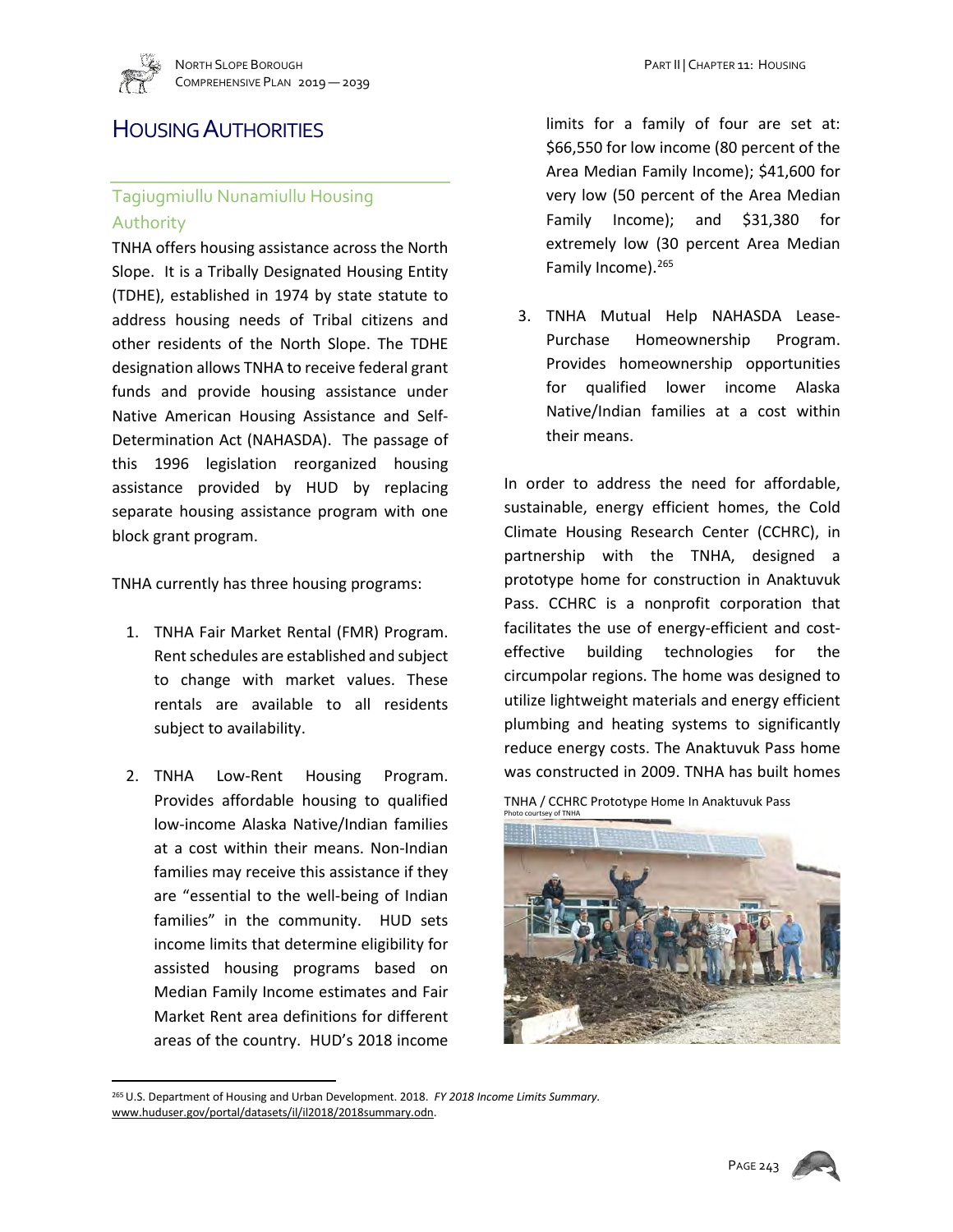

in nearly every community across the North Slope. Indian Housing funds were used to construct the CCHRC homes in the villages.

TNHA's recently constructed homes are designed with a post-on-pad foundation that

TNHA Homes In Anaktuvuk Pass Photos courtsey of TNH







 $\overline{\phantom{a}}$ 

rests on the ground that isolates the house from the soil to prevent heat from accelerating permafrost thaw. These TNHA homes have also been designed to be easily relocated if needed, such in the case of flood or subsidence. The foundation has sliding steel posts attached to pads that can be adjusted up to eight feet in height to accommodate tundra movement. Beams that act as skids enable the home to be towed to a new location if needed. The home's design also includes adequate ventilation to ensure healthy indoor air quality, which is often a challenge in very cold climates because humid indoor air tries to escape through the building envelope and condenses on cold surfaces inside the wall, potentially leading to mold and rot.  $266$ 

While new housing is needed in all North Slope communities, there are some concerns with the new CCHRC homes. Many residents do not qualify for a home purchase because of the stringent low income requirements imposed by HUD. Wage work and dividends will often bring a household's annual earning above the maximum income limits to purchase a home. Additionally, some residents and the NSB are concerned the use of independent wastewater treatment systems, which discharge effluent is discharged directly onto tundra, often causing environmental issues like odor, erosion, and permafrost thaw.

#### Native Village of Barrow

Like TNHA and NVPHO, the Native Village of Barrow (NVB) is a TDHE that administers a NAHASDA program. The NVB has three housing programs: new construction, housing renovations, and emergency repairs. There is currently a waiting list to purchase a new homes

<span id="page-12-0"></span><sup>266</sup> Cold Climate Housing Research Center. n.d. *TNHA Resilient Housing for the North Slope of Alaska*. www.cchrc.org/sites/default/files/docs/TNHA\_ResilientHousing.pdf.

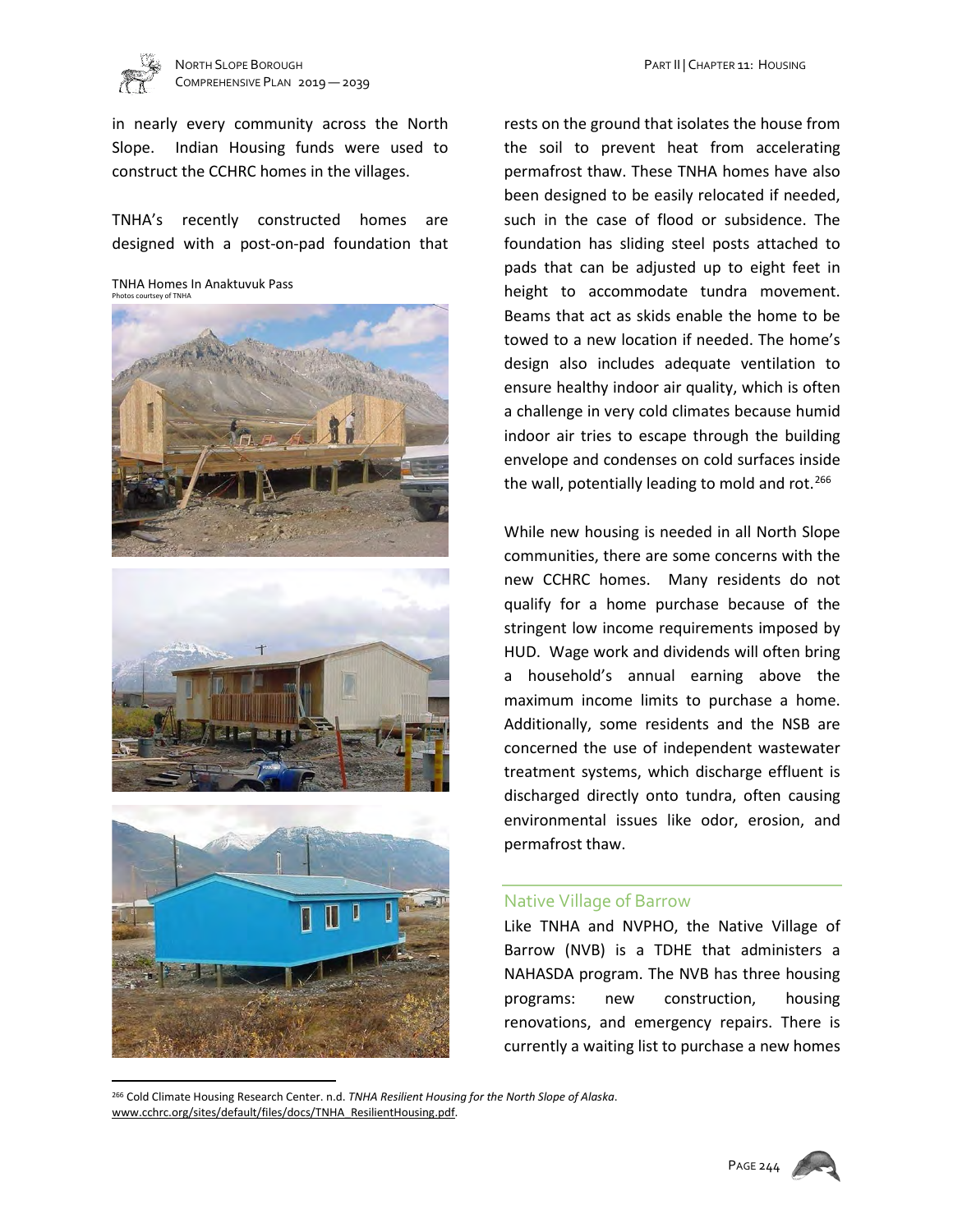

NORTH SLOPE BOROUGH **PART II | CHAPTER 11: HOUSING** COMPREHENSIVE PLAN 2019 — 2039

or have renovations through this program. The emergency repair program is on a first-come first-serve basis. Many of the homes that have been repaired by NVB were deteriorated, often with little to no insulation, dated electric systems and single pane windows.

#### Native Village of Point Hope

The Native Village of Point Hope (NVPH) also administers housing programs within the Point Hope community using Indian Housing Block Grant (IHBG), a formula based grant program; and the Title VI Loan Guarantee, that provides financing guarantees to Indian tribes for private market loans to develop affordable housing, both offered through HUD's NAHASDA program. [267](#page-13-0)

Point Hope Home



#### NSB Housing Department

 $\overline{\phantom{a}}$ 

The North Slope Borough created the Housing Solutions Group in 2011 after concerns were raised by both the NSB Assembly and citizens regarding short-term and long-term housing issues region-wide. The Housing Solutions Group provided financial and outreach services as well as collaboration and coordination with housing providers to assist residents in purchasing or constructing a home. $268$ 

In a more recent response to the housing crisis, NSB resurrected the Housing Department in 2017. When the housing department closed a decade ago, its responsibilities were moved to TNHA. Now the two entities are coordinating the best way to align their funding and programs to have the most benefit for North Slope residents. The functions and activities of the Housing Solutions Group are being transferred to the Housing Department to streamline housing activities within the borough.

The Housing Department seeks to develop, maintain, and make available affordable housing options for all residents. The Department offers assistance with renovations and upgrades, often ones that are necessary to make a housing unit habitable; managing rental properties; and purchasing or building housing units that can house residents.<sup>[269](#page-13-2)</sup>

## CURRENT AND FUTURE HOUSING **NEEDS**

There is a housing shortage across the North Slope that often results in multiple generations and families residing in the same household in overcrowded conditions.

The North Slope's anticipated population growth will result in more households and an increased



<sup>267</sup> U.S. Department of Housing and Urban Development. 2018. *NAHASDA*.

<span id="page-13-1"></span>

<span id="page-13-0"></span>http://portal.hud.gov/hudportal/HUD?src=/program\_offices/public\_indian\_housing/ih/codetalk/nahasda.<br><sup>268</sup> North Slope Borough. 2018. *Housing Solutions Group.* www.north-slope.org/departments/administration-finance/housing

<span id="page-13-2"></span>slope.org/assets/images/uploads/Housing\_Section\_J\_FY\_18-19.pdf.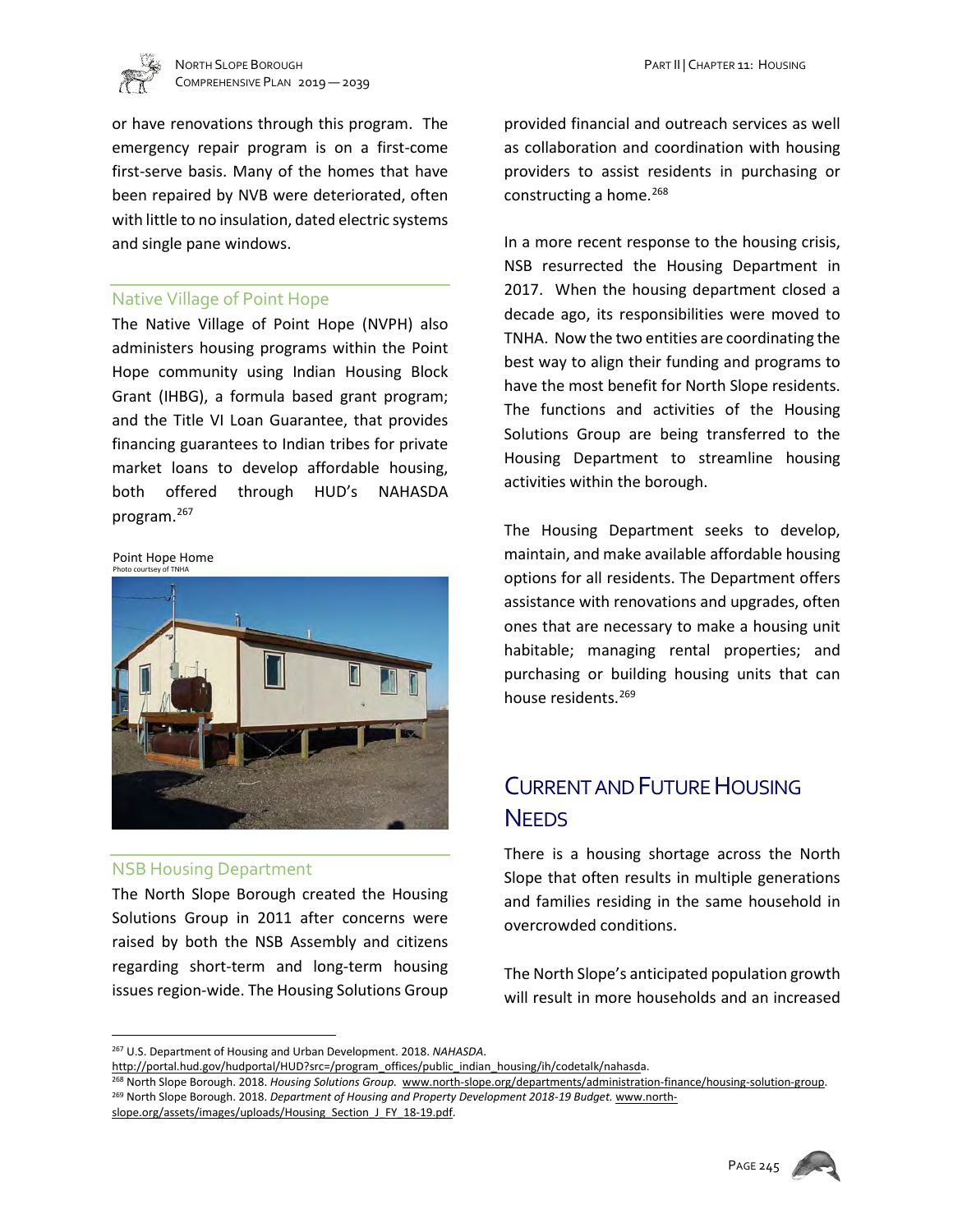

 $\overline{\phantom{a}}$ 

demand for housing in addition to an already critical need for extra housing. The need and demand for housing, both present and in the future, relies on population projects presented in Chapter 4 and housing vacancy and overcrowding rates.

In 2015, there was a combined estimated shortfall of housing in the seven villages of 331 homes[.270](#page-14-0) Utqiaġvik also had unmet housing need of approximately 306 homes, [271](#page-14-1) with a

total unmet need for the North Slope Borough of 637 housing units.

Without additional housing construction, the cumulative unmet regional need for housing will total between 753 - 891 homes in 2020 and between 1,104 and 1,704 in 2035, depending on the population growth rate. The growth rate in all communities may be hampered by the inability to find a place to live. Table 32 and 33 present future housing needs for high and low population growth rates.



<span id="page-14-0"></span><sup>270</sup> Taġiuġmiullu Nunamiullu Housing Authority. 2014. *North Slope Borough Housing: A Brief Analysis of Issues and Options with Budgetary Quotes*. Unpublished white paper.

<span id="page-14-1"></span><sup>271</sup> North Slope Borough. 2015. *Soaring to the Future: Barrow Comprehensive Plan 2015 - 2035*. www.northslope.org/assets/images/uploads/Barrow\_Comp\_Plan\_March\_2015\_FINAL.pdf.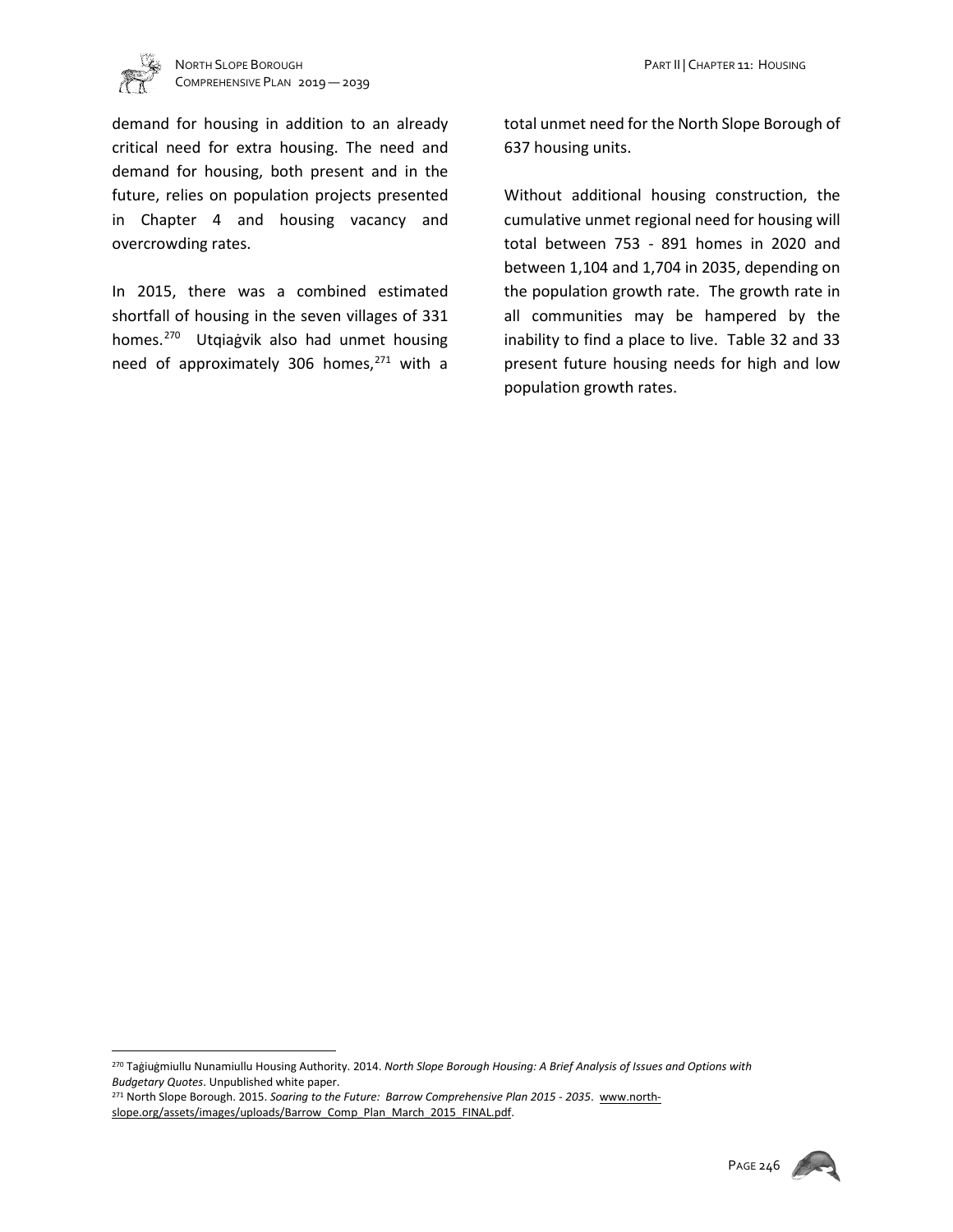

### Table 32: High Growth Housing Need Forecast

| Location        | <b>Base Year Estimates</b><br>2015 |                 | 5 Year Forecast<br>2020 |                               | 10 Year Forecast<br>2025                    |            |                               | 20 Year Forecast<br>2035                             |                   |                                      |                                                            |
|-----------------|------------------------------------|-----------------|-------------------------|-------------------------------|---------------------------------------------|------------|-------------------------------|------------------------------------------------------|-------------------|--------------------------------------|------------------------------------------------------------|
|                 | Population                         | Housing<br>need | Population              | Additional<br>homes<br>needed | Cumulative<br>homes<br>needed<br>2015, 2020 | Population | Additional<br>homes<br>needed | Cumulative<br>homes<br>needed<br>2015, 2020,<br>2025 | <b>Population</b> | <b>Additional</b><br>homes<br>needed | Cumulative<br>homes<br>needed<br>2015, 2020,<br>2025, 2035 |
| <b>Villages</b> | 2,882                              | 331             | 2,955                   | 27                            | 358                                         | 3,029      | 27                            | 385                                                  | 3,184             | 57                                   | 443                                                        |
| Utqiagvik       | 4,825                              | 306             | 5,065                   | 89                            | 395                                         | 5,305      | 89                            | 484                                                  | 5,785             | 178                                  | 661                                                        |
| <b>Total</b>    | 7,707                              | 637             | 8,020                   | 116                           | 753                                         | 8,334      | 116                           | 869                                                  | 8,969             | 235                                  | 1,104                                                      |

### Table 33: Low Growth Housing Need Forecast

| Location        | <b>Base Year Estimates</b><br>2015 |                 | 5 Year Forecast<br>2020 |                               | <b>10 Year Forecast</b><br>2025             |            |                               | 20 Year Forecast<br>2035                              |            |                               |                                                            |
|-----------------|------------------------------------|-----------------|-------------------------|-------------------------------|---------------------------------------------|------------|-------------------------------|-------------------------------------------------------|------------|-------------------------------|------------------------------------------------------------|
|                 | Population                         | Housing<br>need | Population              | Additional<br>homes<br>needed | Cumulative<br>homes<br>needed<br>2015, 2020 | Population | Additional<br>homes<br>needed | Cumulative<br>homes.<br>needed<br>2015, 2020,<br>2025 | Population | Additional<br>homes<br>needed | Cumulative<br>homes<br>needed<br>2015, 2020,<br>2025, 2035 |
| <b>Villages</b> | 2,882                              | 331             | 3,029                   | 54                            | 385                                         | 3,183      | 57                            | 442                                                   | 3,608      | 157                           | 600                                                        |
| Utqiagvik       | 4,825                              | 306             | 5,365                   | 200                           | 506                                         | 5,905      | 200                           | 706                                                   | 6,985      | 400                           | 1,105                                                      |
| <b>Total</b>    | 7,707                              | 637             | 8,394                   | 254                           | 891                                         | 9,088      | 257                           | 1,148                                                 | 10,593     | 557                           | 1,705                                                      |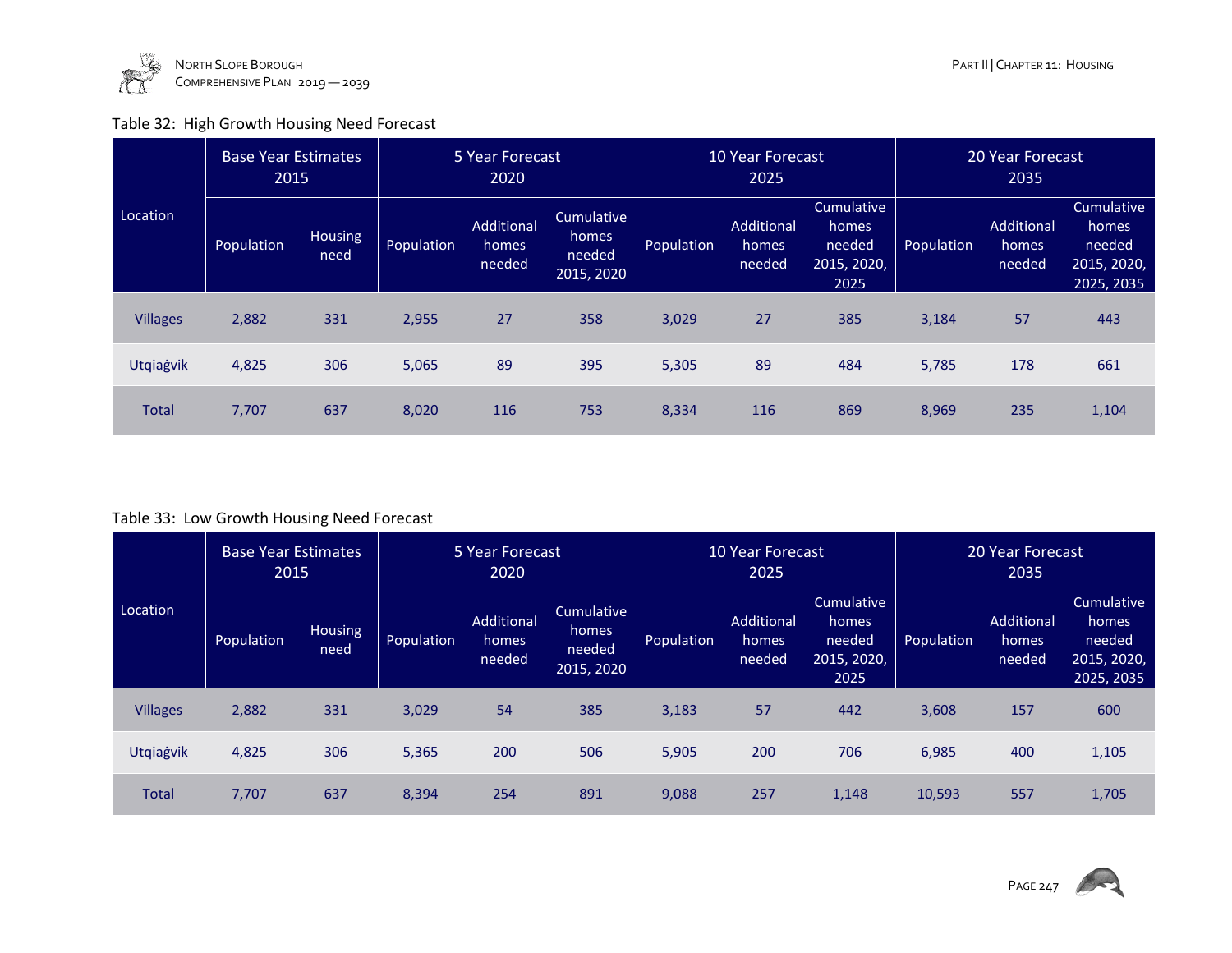# COMMUNITY INPUT, FINDINGS, NEEDS, AND CHALLENGES

All North Slope communities are experiencing housing-related issues. The primary issue is the lack of housing. Vacancy rates are low, often resulting in several households living in one home. Housing is also not always affordable; the lack of steady employment opportunities, especially in the villages, makes renting or buying a home, if there is one available, financially out of reach for many residents. The cost to construct even a modest home can cost well over \$500,000. TNHA reports the total development cost per square foot cost can range from \$448 (in Nuiqsut) to \$660 (in Point Lay) or even more; a 1,500 square foot home can cost between \$672,000 to \$990,000, depending on the village. These issues, coupled with generally poor housing conditions due to both the age of the housing stock, the expense of maintaining homes in such a remote and harsh environment, and the lack of qualified tradespeople to make repairs, have all contributed to the region's crippling housing market.

Housing issues and concerns identified by workshop participants are provided in Chapter 2 and listed below:

- Funding for homes and renovations on Native restricted lots is difficult
- It is expensive to construct roads to lots and connect homes to services
- Probate issues limit use of many Native restricted lots
- Federal housing subsidies are inadequate for the need
- Overcrowding
- Dilapidated housing conditions
- The North Slope is one of the few regions in state that does not have a coalition established to address housing and homelessness issues
- Limited collaboration amongst organizations
- Overdependency on the North Slope Borough
- Building design standards for the Arctic are yet to be implemented and enforced
- There is not a regional coalition to address homelessness
- Dilapidated housing conditions
- NSB titles 17, 18, 19 could incorporate building standards and/or a building official
- Storefront for equipment and tools loans and technical assistance for making repairs
- Create a Alaska Native Homeownership Coalition creation for a one-stop shop for grant and loan opportunities for homeownership
- Utilize existing vacant or underutilized lots that already have road access and proximity to piped water/sewer
- Construct modular homes on the North Slope that are easier to transport
- North Slope Borough Municipal Code could be amended to have a two tier sales process for lower income and middle/higher incomes for home purchases
- Provide education on the costs of building and maintaining homes
- Incentivize private developers to invest in housing
- Road connections to the villages could lower material costs

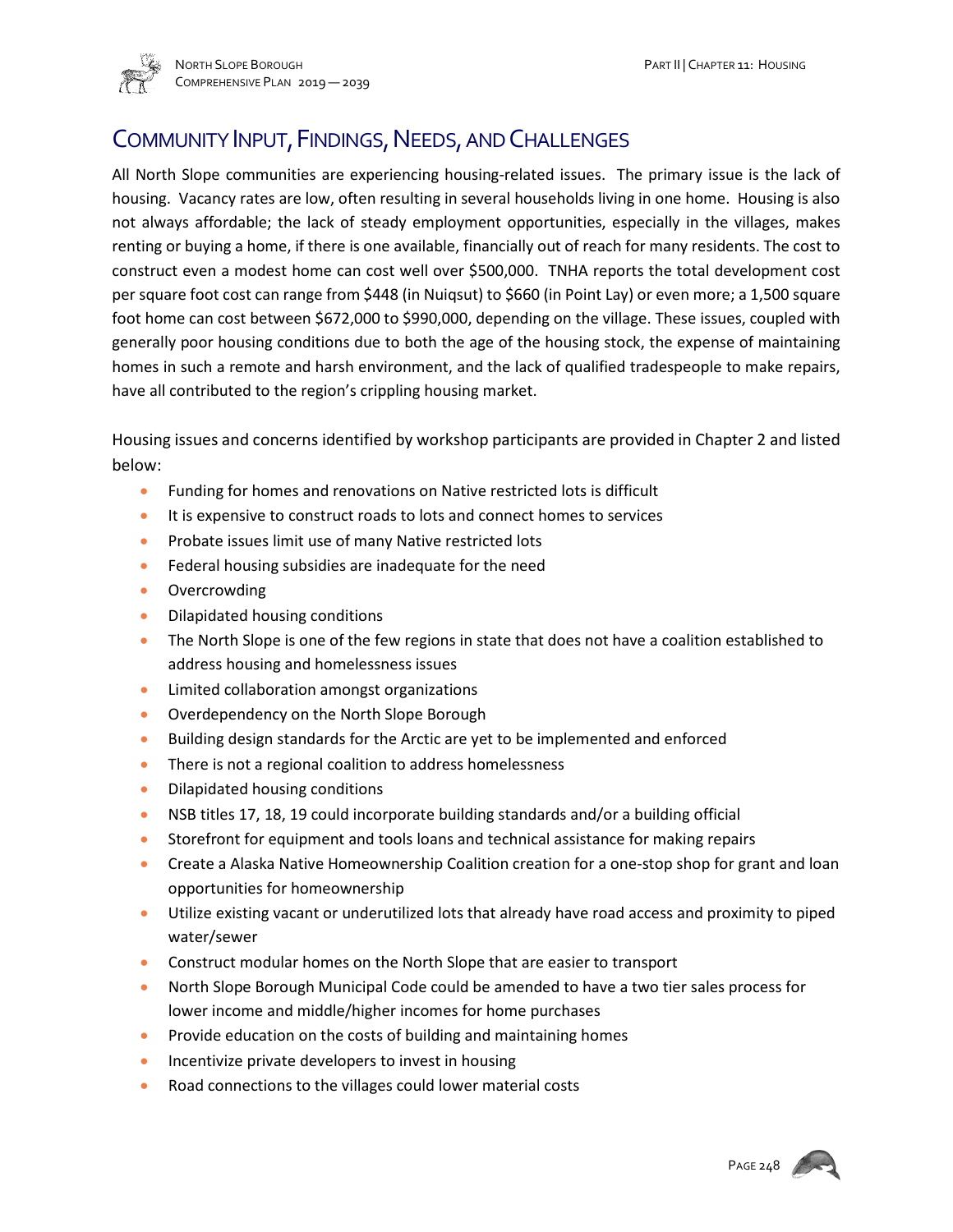

NORTH SLOPE BOROUGH **PART II | CHAPTER 11: HOUSING** COMPREHENSIVE PLAN 2019 — 2039

- Condos or zero lot line homes for those that wish to purchase a starter/less expensive home
- More rental properties
- Asbestos and lead paint contamination in older homes
- Alaska State Legislature perceives that there is not a homeless issue on the North Slope
- Current housing situation is having severe negative social, health, and mental health impact on communities

#### **Findings**

The low rate of housing availability contributes to the region's high rate of lack of housing and overcrowding and puts a strain on many households.

Complex land ownership and the borough's remote location that contribute to the regions lack of housing availability and affordability as well as the high rates of overcrowding and homelessness.

Many homes in the North Slope Borough are constructed of post and pad foundations which require releveling periodically due to shifting permafrost.

Nearly 70 percent of the total housing stock was constructed almost 30 years ago; less than 10 percent has been constructed over the last 18 years.

Aging housing stock requires increase maintenance, are not as energy efficient as newer produced homes which creates increased energy costs.

Older homes built before 1980 that have not been retrofitted are potentially in need of energy efficiency upgrades.

It is costly to maintain older homes in the Arctic, primarily due to the expense of shipping materials and hiring qualified tradespeople to provide repairs.

At least 1,705 additional homes will be needed across the North Slope by 2035 to alleviate the current housing shortage and accommodate new residents. (low growth projection).

#### **Needs & Challenges**

In some villages, shifting permafrost and building foundations require additional work that must be performed to make homes habitable.

Independent wastewater treatment systems, which discharge effluent is discharged directly onto tundra, often causing environmental issues like odor, erosion, and permafrost thaw.

The North Slope's anticipated population growth will result in more households and an increased demand for housing in addition to an already critical need for extra housing.

Remedying probate issues will help in developing more housing on currently unused and under used lots.

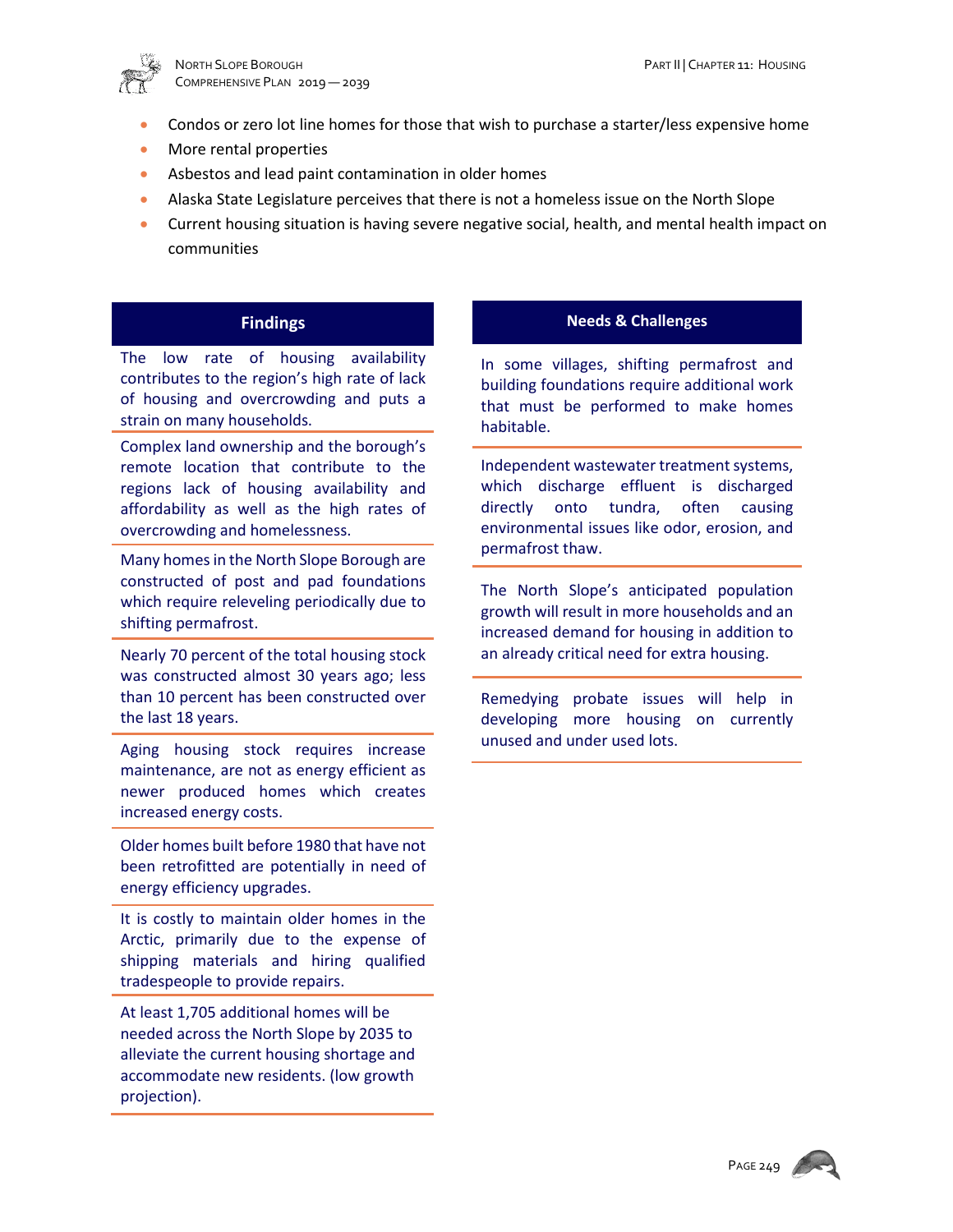## PRIMARY HOUSING GOAL

### Goal Three: Develop a housing program to address dilapidated infrastructure and housing shortage.

Objective 1: Develop a policy on the borough's role in public and private housing.

- 3.1.1. Establish a coalition to address housing and homelessness issues on the North Slope to coordinate programs and initiatives.
- Objective 2: Promote development of new public and private housing.
	- 3.2.1. Encourage duplexes, triplexes, and larger multi-family house to provide more affordable housing options.
	- 3.2.2. Amend the zoning ordinance to allow condominiums and zero lot line homes to increase the range of affordability options.
	- 3.2.3. Identify and explore the applicability of housing alternatives that allow for accessory dwelling units and smaller housing units to meet the demand for smaller and more affordable housing.
	- 3.2.4. Encourage the use of existing public infrastructure by focusing housing development on infill, vacant, and underdeveloped land.
	- 3.2.5. Extend roads and utilities to lots to facilitate more housing development when and where feasible.
	- 3.2.6. Seek alternative funding sources for constructing homes on Native restricted lots.
	- 3.2.7. Investigate the feasibility of constructing modular or 3-D printed homes on the North Slope that are easy to transport to villages and to lots.
	- 3.2.8. Research incentivizes for private developers to invest in housing on the North Slope.
	- 3.2.9. Work with housing authorities to construct additional rental housing to expand housing choice.
	- 3.2.10. Seek solutions to village senior housing five-plexes that are not being fully utilized.